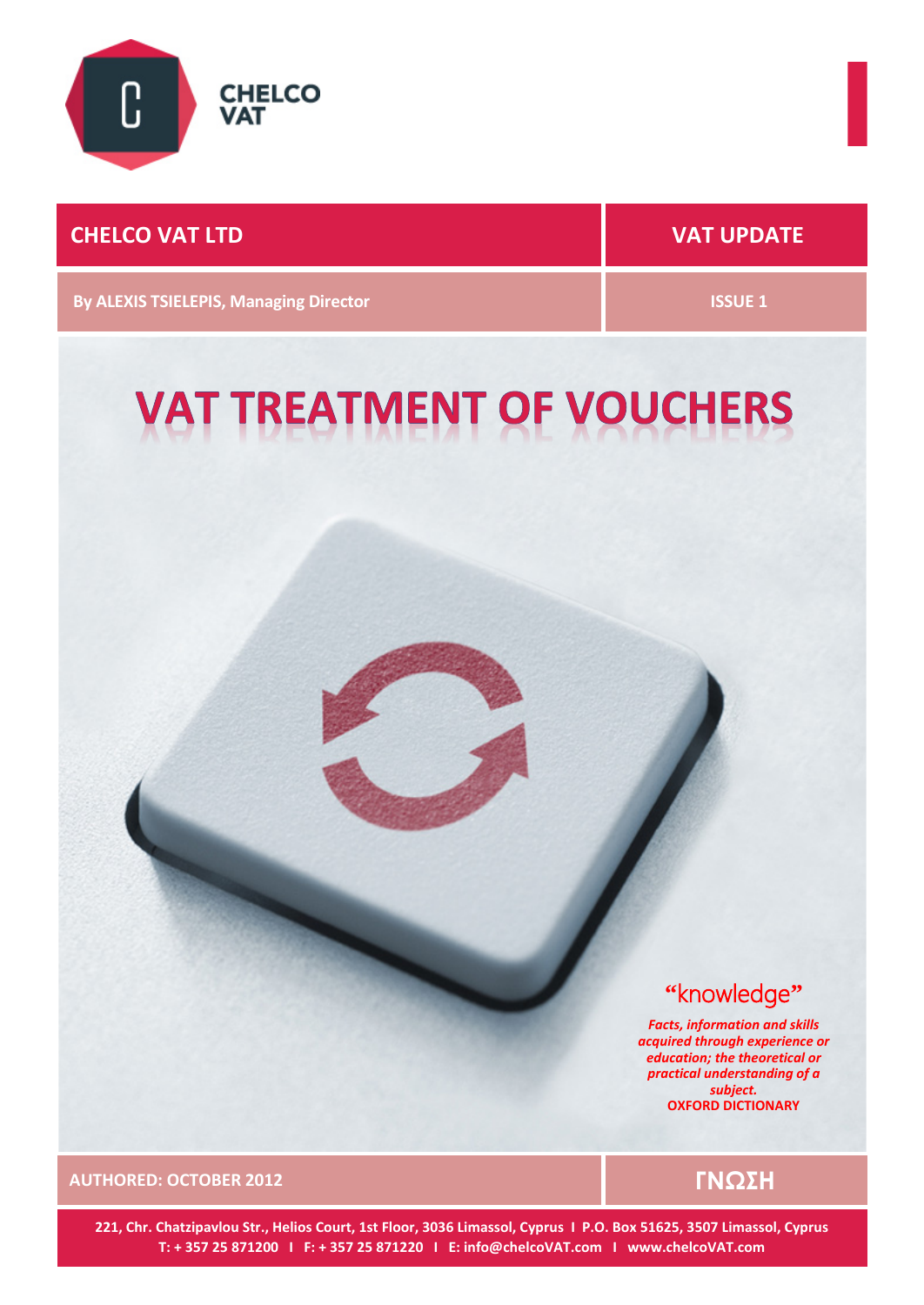### **HARMONISATION OF THE VAT TREATMENT OF VOUCHERS: ANOTHER STEP IN ESTABLISHING THE INTERNAL MARKET**

#### **1.0 Introduction**

Value added tax (VAT) lies at the heart of the internal market concept. Abolishing border controls, including fiscal controls, has always been at the forefront of the arguments for establishing the internal market<sup>1</sup>, a feat achieved officially on 1 January 1993. As for VAT within the internal market, the Commission's original proposal was to have VAT charged in the Member State of origin, and abolishing tax remittance on inter-Member State supplies, a system which became known as the VAT definitive system.

However, getting Member States to agree, given the natural fight to protect vested interests, led to a transitional system that was meant to be in place for only four years, that is until 1996.

The concept of the transitional system was to have the functions that were previously performed by border controls, to be performed within the Member State where the taxable person was established. For persons working in VAT, this system will be familiar. This is because the VAT transitional system is still in place today, with no evidence that the VAT definitive system will ever be approved.

Further disagreements between Member States, the challenge of the EMU as well as the enlargement of the EU, have all been factors keeping the Commission busy in the meantime. Thus the only real development to VAT legislation comes either from the Court of Justice, on interpretation of specific articles of the VAT Directive<sup>2</sup>, and of course from amendments to the VAT Directive itself, which arise from time to time on specific matters, in an attempt to deal with non-uniform practices of Member States; in an attempt to attain some level of harmonization of the functioning of the internal market; and unfortunately far away from fundamental and utilitarian legislative amendments required to really deal with the issues surrounding this VAT transitional system.

Well, we have a couple more amendments to the VAT Directive around the corner. The purpose of this article is to focus on one of them.

On the 10 May 2012, the EU Commission launched its Proposal to harmonise through legislation the VAT treatment of vouchers. In the absence of common rules, each Member State has been developing its own rules on how to treat transactions involving vouchers, resulting in either double or non-taxation, as discussed in the Proposal's impact assessment. When adopted, the Council Directive, that will amend the VAT Directive, will apply from 1 January 2015 but Member States are urged to have the legislation in place in their national laws by 1 January 2014.

#### **2.0 Definition of Vouchers**

The Proposal defines a voucher as an instrument in electronic or physical form that gives the holder the right to goods or services, or to receive a discount or rebate, in relation to a supply of goods or services, and where there is a corresponding obligation on the issuer to fulfill this right.

The Proposal also stipulates that payment services are not regarded as a voucher. This distinction is important so that certain financial products such as credit cards, are not captured under the Proposal's net.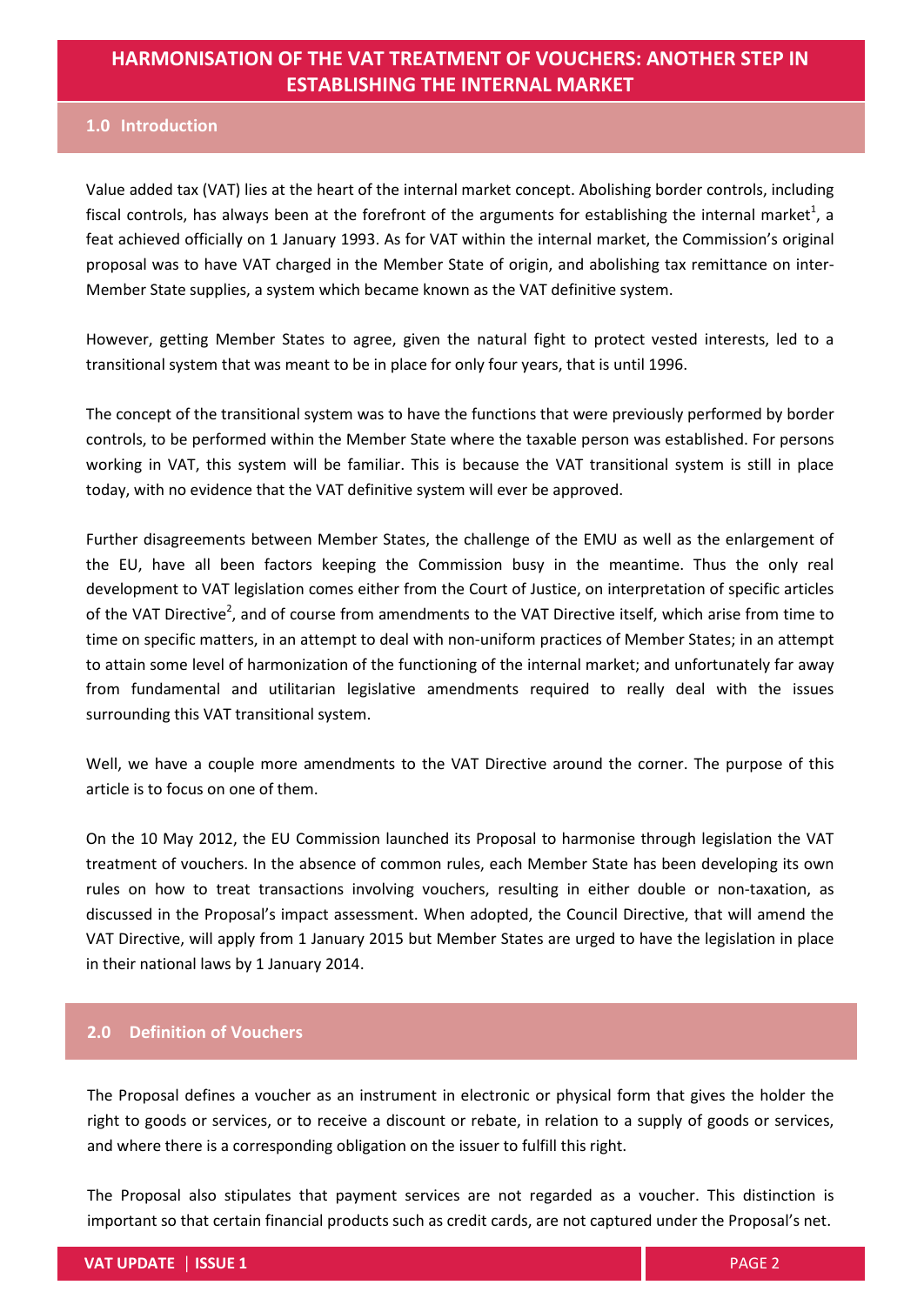Vouchers lead directly to the supply of goods and services and are issued to promote sales or to facilitate a purchase. Payment instruments facilitate the spending of a prepaid credit for the purchase of goods and services<sup>3</sup>.

Three types of vouchers thus are defined:

1. The Single-Purpose Voucher (SPV) that carries a right to receive a supply of goods and services where three things are known at the time of its issue:

- a. the supplier's identity
- b. the place of supply of the underlying transaction
- c. the applicable VAT rate

2. The Multi-Purpose Voucher (MPV) that is any voucher, other than a discount voucher, which does not constitute a SPV. This is to say that at the time of issue, one or more of the three criteria defining the SPV are unknown at the time of issue. This could be for example a chain of hotels offering the holder of the voucher a one-night stay in any of its hotels in Europe. At the time of issue, the supplier's identity is unknown (as this will be the specific hotel that the holder of the voucher choses), the place of supply is also unknown (as this will be the Member State in which the hotel is situated) and the applicable VAT rate is also unknown (as this will be the applicable VAT rate for accommodation in that Member State),

3. The Discount Voucher (DV) is a voucher carrying a right to receive a price discount or a rebate with regards to a supply of goods and services.

#### **3.0 Timing of the Supply**

The Proposal clarifies that the supply of the voucher which carries a right to receive goods or services and the subsequent supply of these goods or services may not be segregated and should be regarded as a single transaction, which must be treated in the same way had the goods or services not been supplied through the use of the voucher. Under this sense, SPVs are subject to VAT at the time of issue, given that all the information relating to the underlying transaction is already known.

In the case of MPVs, this cannot apply until the facts are known relating to supplier, place of supply and VAT rate, and thus the VAT for MPVs under the Proposal, is due at the time of redemption of the voucher, ie at the time of supply of the goods or services. This is in line with principles laid down in the ECJ case, Bupa Hospitals<sup>4</sup>, where advanced payments for goods referred to in general terms in a list which was subject to alteration at any time by agreement between the customer and the supplier, and with the right of the buyer to recover the unused balance of the prepayment at any time, do not qualify as a prepayment that gives rise to a VAT liability on the part of the supplier.

Immediately there is the problem of what happens in the case of SPVs where the voucher is lost or never redeemed. There is no mechanism in place as the Proposal currently stands for the issuer of the voucher to claim back the output VAT which was payable on issue. It can be argued that if the voucher does not have an expiry date, then the supply could still occur and thus the VAT applies.

In most case however, expiry dates are in place. The issue here is the single transaction concept of the Proposal whereby the payment for the voucher, which holds the underlying right to goods or services,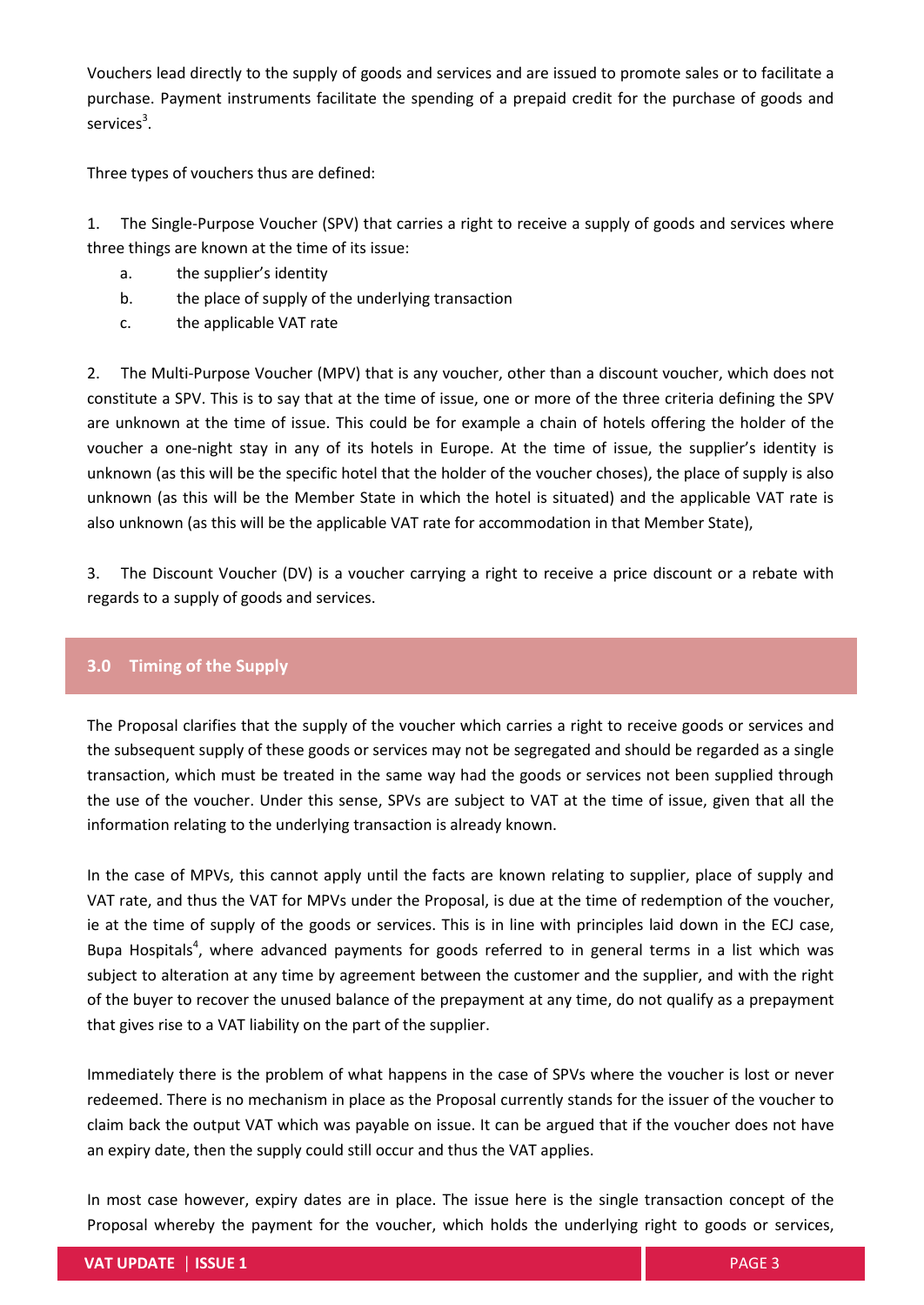equates to the purchase of those goods or services. In fact if the voucher is never redeemed, it is dubious if a supply ever took place for VAT purposes. This concept also appears to contrast with the philosophy laid down in the French ECJ case, Eugénie-les-Bains<sup>5</sup> whereby the forfeiture of a hotel customer of his deposit for cancelling his reservation, was not considered as a prepayment for any supply made by the hotelier, and thus not subject to VAT.

There is also the matter of a supplier of SPVs not being on a level playing field with the supplier of MPVs, where these are different taxable persons in the same market, due to the timing difference of the VAT obligation. One approach would be to amend the Proposal to state that the time of supply of any goods or services supplied through a voucher, whether SPV or MPV, should be the date of redemption.

#### This is the case in Cyprus.

The issue of the voucher, and receipt of payment, is considered an exchange of monies and not subject to VAT. This is probably not a correct justification given that in the case of an SPV, there may be little difference legally between purchasing the voucher itself, or prepaying for a supply of goods or services, where a voucher does not exist. The voucher does carry an underlying right to goods or services and it is this right that the buyer is purchasing, and not the voucher itself.

Nevertheless, an approach to have all vouchers taxed on redemption may be a better simplification of the rules, which is one of the Commission's targets. In such a case, there is no need to have separate definitions for SPVs and MPVs.

#### **4.0 Rules for Distribution of MPVs in a Chain of Supply**

The taxable amount in the case of vouchers is their nominal amount, which is defined as *'everything which constitutes consideration, including the VAT amount, obtained, or to be obtained by the issuer of the voucher'*.

Vouchers often pass through a chain of distributors. In the case of SPVs, the VAT is paid up front. In the case of MPVs, where there are distributors in the chain of supply between the issuer of the voucher and the customer, no VAT tax point arises at the point of issuing the voucher to the distributor. Thus the Proposal stipulates that the distribution itself is to be considered a separate service. Where the distributor purchases the MPV voucher below its face value, the value of this deemed distribution service is the difference between the nominal value of the voucher and the purchase price paid, less the amount of VAT related to the supplied distribution service<sup>6</sup>.

This means that the value of the deemed distribution supply will always be VAT-inclusive meaning the reverse charge principal cannot apply. As such, for cross-border supplies, either the issuer or the distributor will require multiple VAT registrations in order to either pay the output VAT in the country where it is payable or claim the input VAT if the VAT charged is of another Member State. Multiple registrations should not be the result of a proposal aimed at simplifying the VAT treatment on a specific matter.

Here, the application of a one-stop shop may be a solution, although this will require further agreements between Member States, which, as history shows, is in itself a challenge.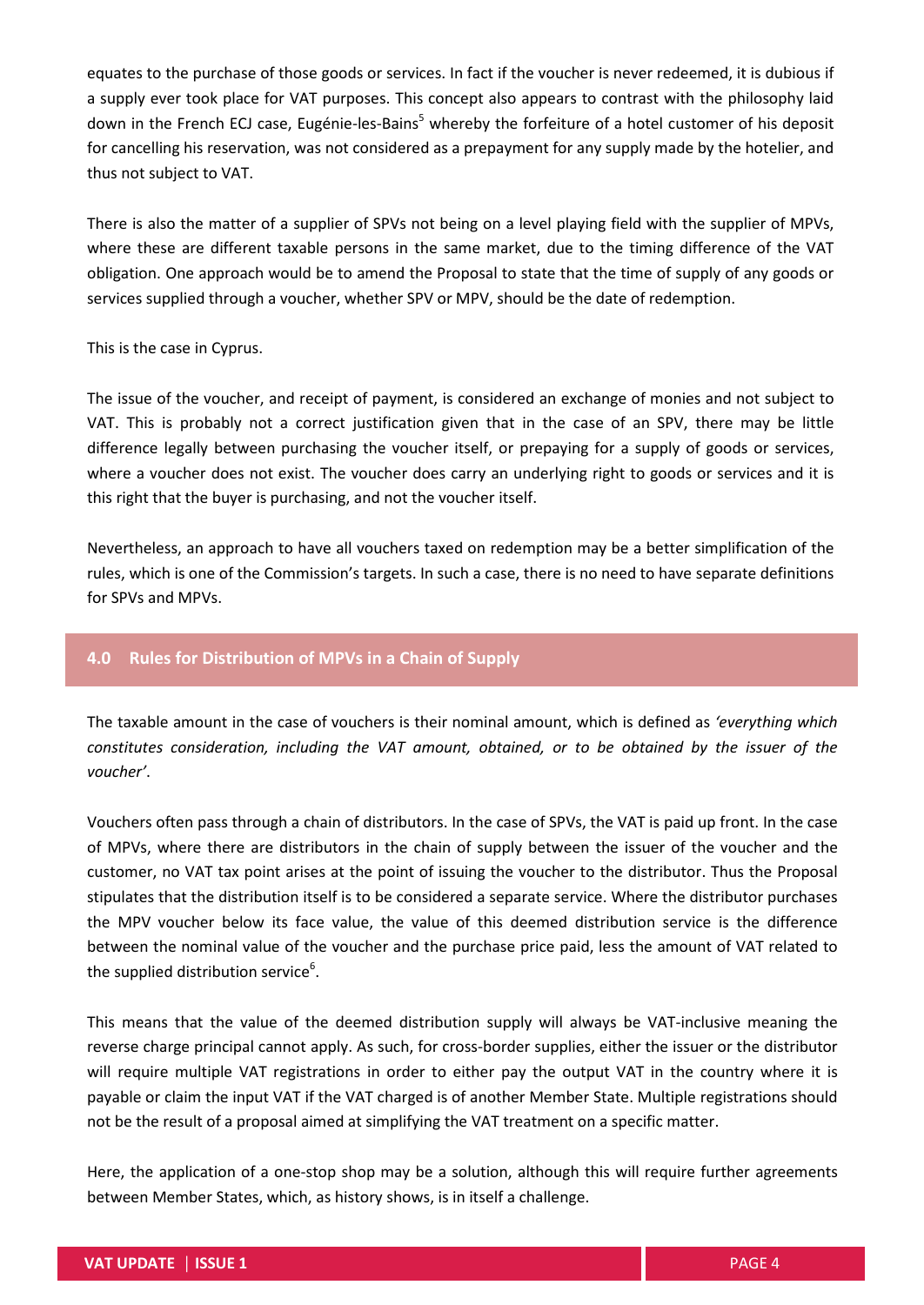#### **5.0 Commissionaire**

In the case of an undisclosed agent/commissionaire (a taxable person acting in his own name but on behalf of another), a problem arises in cases of MPVs given that the commissionaire would be deemed to have received and supplied the vouchers himself, resulting in a need to adjust the taxable amount at all stages of the distribution chain, with no additional VAT being generated. To avoid such administrative costs, the Proposal removes the application of the commissionaire principal where a taxable person takes part in a chain for the supply of MPVs.

#### **6.0 Discount Vouchers**

A discount voucher (DV) or a rebate is in essence a reduction in price and not directly related to the supply itself.

Where the issuer of the DV is also the redeemer, then the DV is simply accounted for as a discount and no VAT implications arise. This treatment was confirmed in the ECJ case of Argos<sup>7</sup>.

Where the issuer and the redeemer are two different taxable persons, the Proposal places a deemed redemption service on retailers (redeemer) who accept and redeem cash-back coupons issued by a third party (issuer) to promote sales of their [issuers'] products or services, and from whom the discount offered by the coupons are reclaimed. In this case the retailer will invoice the third party issuer for the redemption service (being the DV value), VAT inclusive.

If the DV is sold (e.g. a €10 voucher is sold for €5), the sale of the voucher is in itself a separate supply of a service, being the right to a discount, and is chargeable to VAT at the standard rate, regardless of the VAT rate attached to the underlying supply of goods or services of the DV.

#### **7.0 Conclusion**

Given the uncoordinated different treatments of vouchers for VAT purposes by Member States, a proposal for harmonisation is a step in the right direction.

The Proposal currently being discussed still has complications and will need to be adapted before being passed as a Council Directive. The increased administration burdens on businesses to comply with the requirements of the proposal, including the need for multiple VAT registrations in the cases of cross-border MPVs, together with the potential distortion of a level playing field between SPV and MPV issuers given the difference in the time of supply, and the ambiguity over the right and the mechanism to reclaim output VAT where SPVs are lost or not redeemed, are some of the main problems attached to the Proposal.

Harmonising the VAT treatment of vouchers is not an easy task, but then agreeing on any form of harmonisation never was. However each spasmodic effort to harmonise seems to contribute to an increase in the administrative burden of businesses in order to comply with VAT regulations.